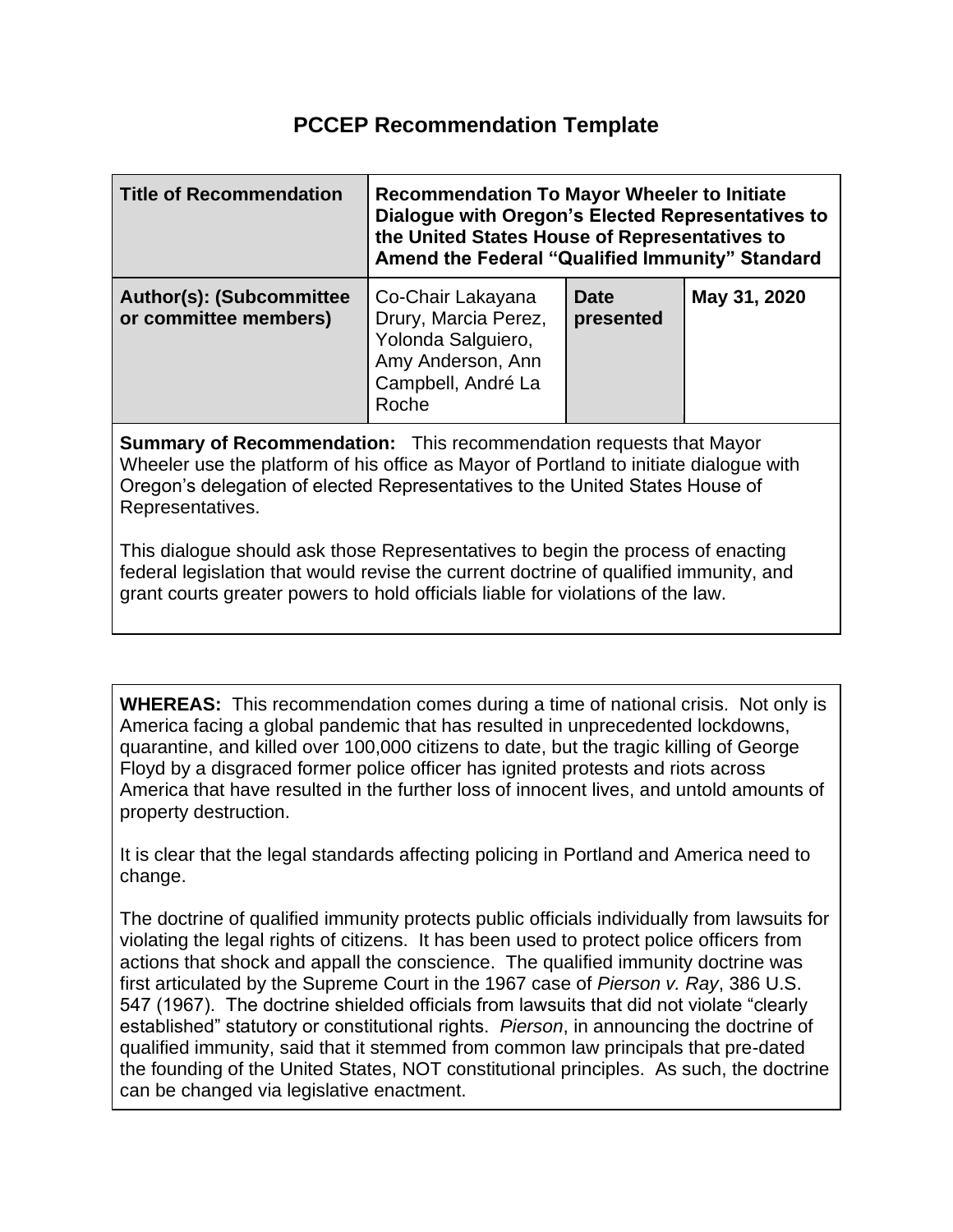Despite a seemingly sensible legal standard, courts across the country have consistently been unable to apply the doctrine of qualified immunity in a way that makes sense, or complies with the common understandings of justice, fairness, and proportional uses of force.

Recently, the 9th Circuit Court of Appeals—which provides appellate review for federal cases arising out of Portland—granted qualified immunity to an officer who, without warning, shot a 15-year-old holding an airsoft gun. *Nicholson v. City of Los Angeles*, 935 F.3d 685 (9th Cir. 2019). The court's majority stated that "Under the circumstances, a rational finder of fact could find that [Officer] Gutierrez's use of deadly force shocked the conscience and was unconstitutional under the Fourteenth Amendment," but concluded that "because no analogous case existed at the time of the shooting, the district court erred by denying Gutierrez qualified immunity for this claim."

The "clearly established" requirement of the qualified immunity doctrine has been abused in the following ways:

- To protect officers who stole \$225,000 when executing a search warrant. *Jessop v. City of Fresno*, 918 F.3d 1031 (9th Cir. 2019).
- To protect prison officials who locked an inmate in a sewage-flooded cell for days. *Taylor v. Stevens*, No. 17-10253 (5th Cir. 2019).
- To protect an officer who body-slammed a 5-foot-tall woman for simply walking away from him. *Kelsay v. Ernst*, No 17-2181 (8th Cir. 2019).

A more comprehensive list can be found online. In all of these cases, the courts held that officials were immune from lawsuit simply because a previous court hadn't already ruled those specific violations to be illegal.

The "clearly established" standard has failed America. In the past, it has failed this city of Portland. We believe that changing this standard so that officials may be held liable for "reasonably foreseeable" violations of law that do not require "clearly established" case precedent. With this standard in place, officers such as those above who shot 15-year-olds without warning, locked inmates amongst flooding sewage, and body-slammed a woman for walking away could have been held liable for their actions.

It is time for it to change.

## **BE IT RESOLVED:**

That the PCCEP Membership, **HEREBY RECCOMENDS** to Mayor Wheeler, that he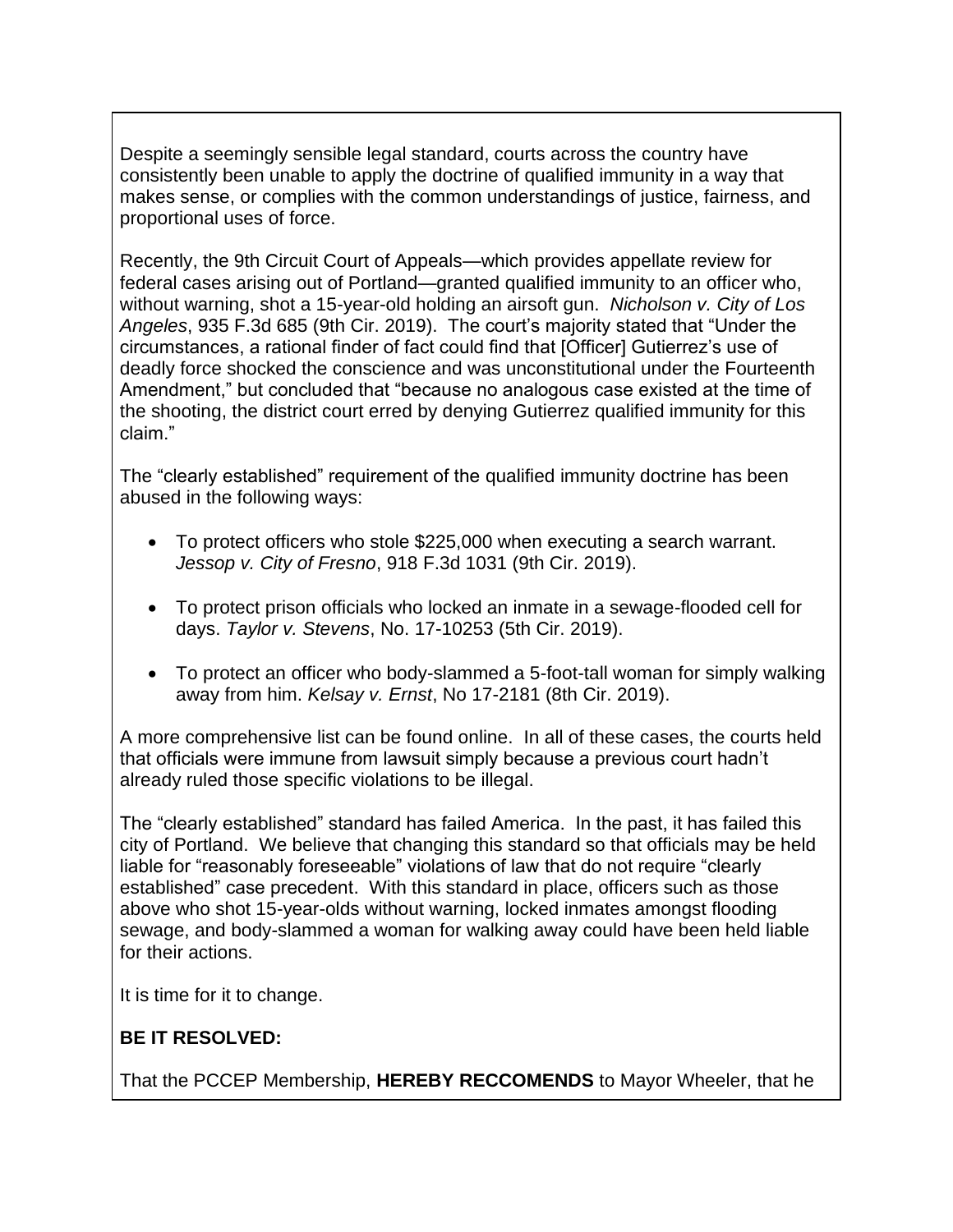initiate dialogue with Oregon's Congressional Members in the United States House of Representatives, and request that they begin the work of crafting and passing legislation that would change the legal doctrine of qualified immunity to create liability for officials whose actions were "reasonably foreseeable" violations of law with "no requirement of clearly established past case precedent."

| How does this recommendation<br>redress barriers to racial equity?                                               | The doctrine of qualified immunity has long<br>been an almost-insurmountable barrier to the<br>victims of police brutality in achieving civil<br>justice for the violations of their rights.<br>Practices that common sense deems to be<br>shockingly abusive and illegal have<br>nevertheless been thrown out of court under<br>this doctrine.<br>If Mayor Wheeler's office and Oregon's<br>delegation of House representatives are<br>successful in crafting this law, and having it<br>pass through the bicameral process to be<br>signed by the President, or bypass the<br>President by virtue of overriding a veto, this<br>will change the standard of policing<br>accountability not just in Portland, but across<br>all of America.<br>As people of color are disproportionately the<br>targets of police brutality, they will benefit<br>from a legal doctrine that causes officers who<br>are problematic to raise the standards of their<br>conduct, whereas exemplary officers will be |
|------------------------------------------------------------------------------------------------------------------|-----------------------------------------------------------------------------------------------------------------------------------------------------------------------------------------------------------------------------------------------------------------------------------------------------------------------------------------------------------------------------------------------------------------------------------------------------------------------------------------------------------------------------------------------------------------------------------------------------------------------------------------------------------------------------------------------------------------------------------------------------------------------------------------------------------------------------------------------------------------------------------------------------------------------------------------------------------------------------------------------------|
|                                                                                                                  | able to carry on as they were.                                                                                                                                                                                                                                                                                                                                                                                                                                                                                                                                                                                                                                                                                                                                                                                                                                                                                                                                                                      |
| How does this recommendation<br>improve outcomes for persons with<br>mental illness and or behavioral<br>health? | Persons experiencing behavioral health<br>episodes are also subject to<br>disproportionately being the victims of police<br>brutality. They likewise will benefit from a<br>tightening of policing standards.                                                                                                                                                                                                                                                                                                                                                                                                                                                                                                                                                                                                                                                                                                                                                                                       |